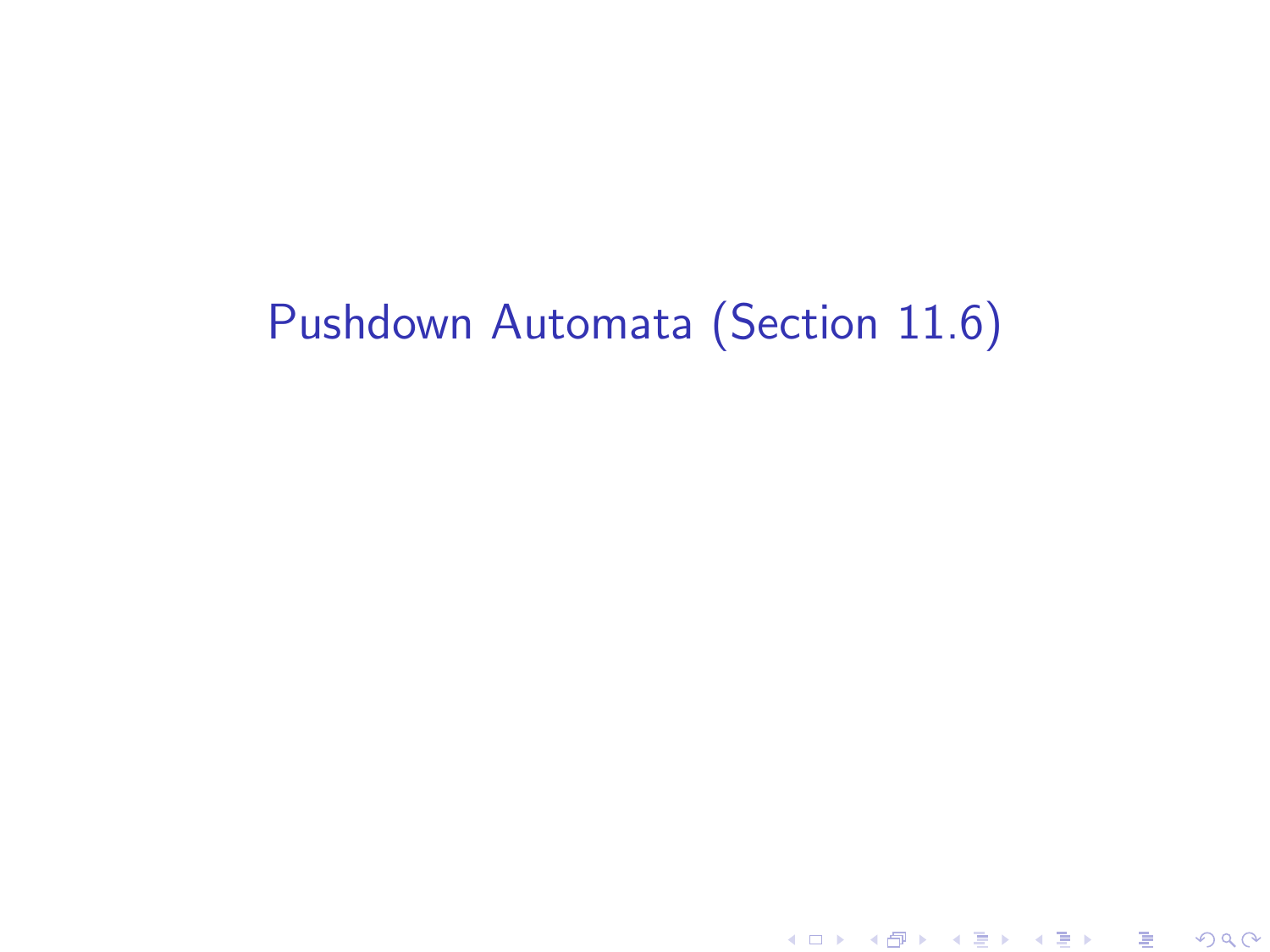## Pushdown Automata

- A pushdown automaton (PDA) is a finite automaton with a stack that has stack operations pop, push, and nop. PDAs always start with one designated symbol on the stack. A state transition depends on the input symbol and the top of the stack. The machine then performs a stack operation and enters the next state.
- Representation can be graphical or with sets of 5-tuples. For example:

$$
\overbrace{\hspace{1.5cm}}^{b,C} \overbrace{\hspace{1.5cm}}^{j}
$$
 or  $(i, b, C, pop, j)$ 

**KORKAR KERKER E VOOR**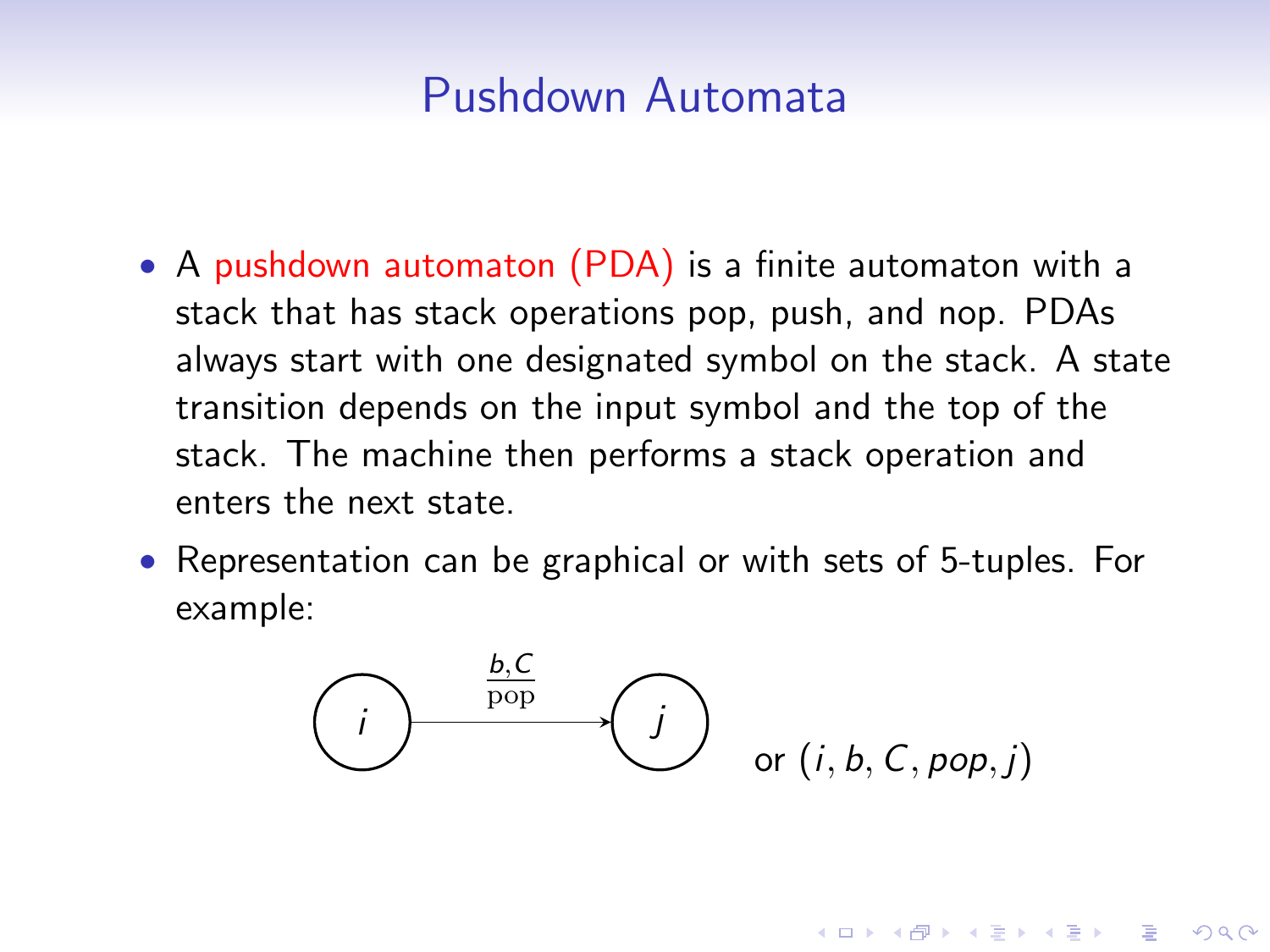# Execution of previous slide

• Execution: If the machine is in state  $i$  and the input letter is b and C is on the top of the stack, then pop the stack and enter state  $j$ .

K ロ ▶ K @ ▶ K 할 > K 할 > 1 할 > 1 이익어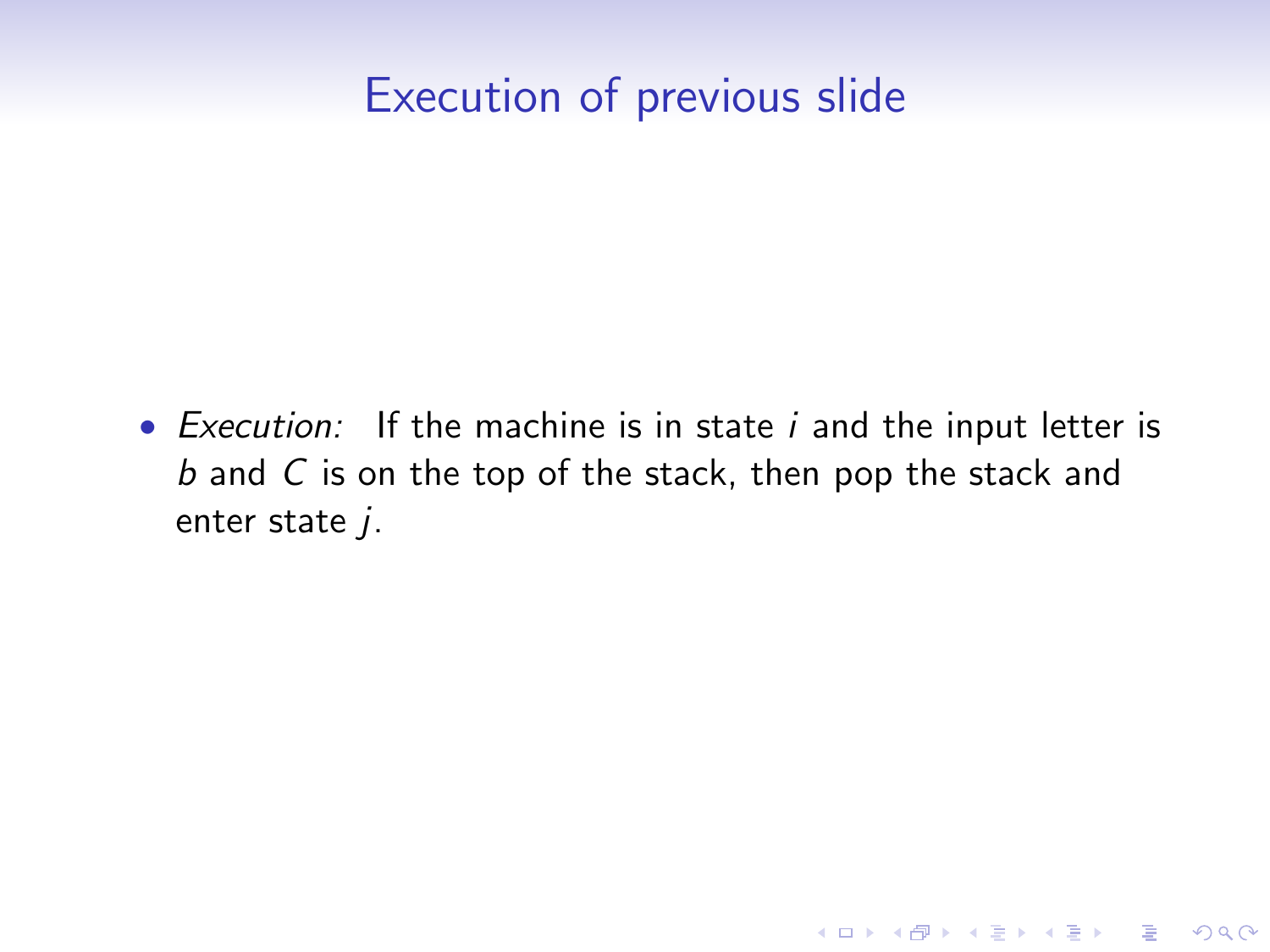# Nondeterminism in PDAs

• Nondeterminism can occur in two ways as shown:



K ロ ▶ K @ ▶ K 할 ▶ K 할 ▶ | 할 | © 9 Q @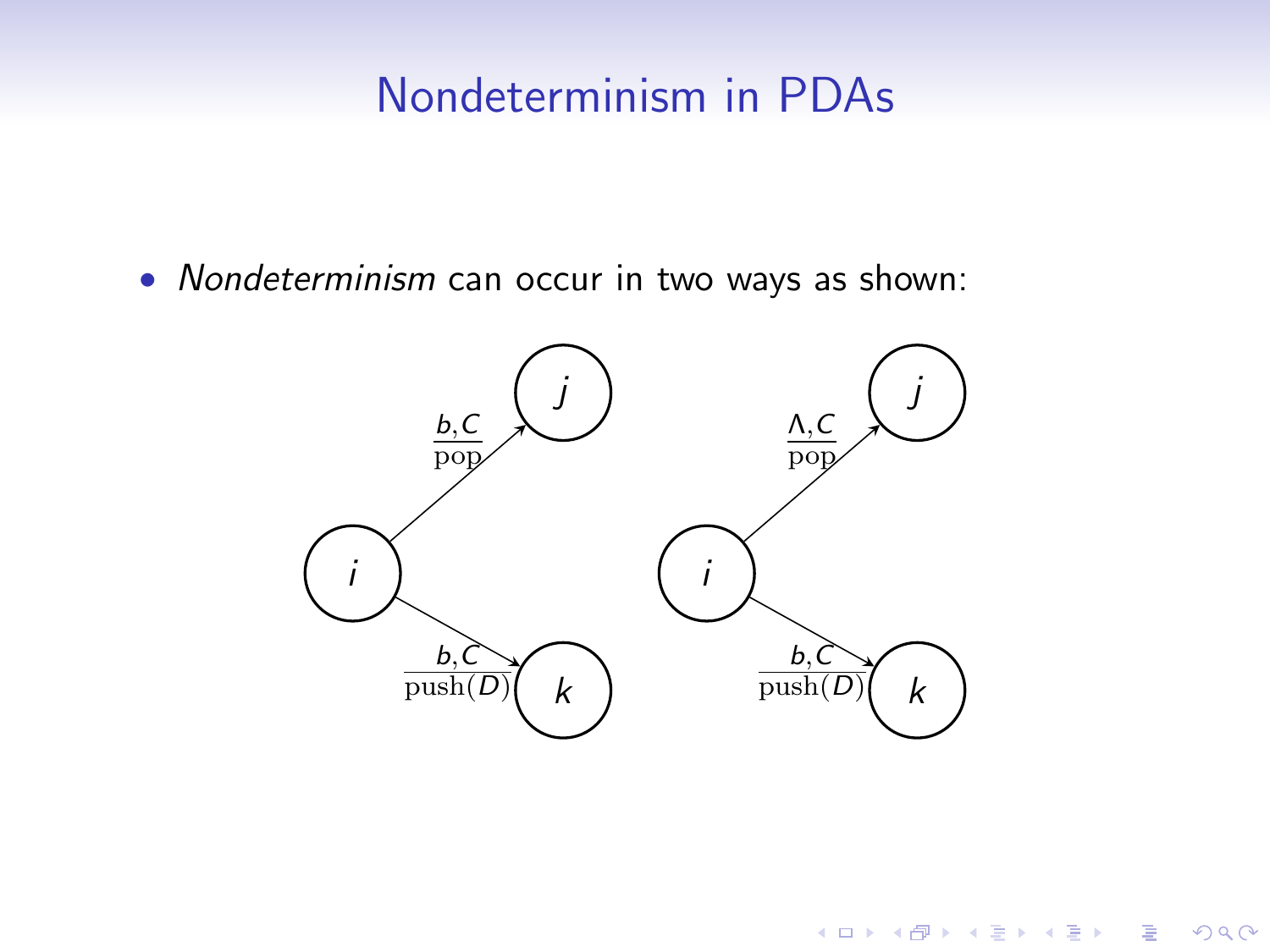## **Acceptance**

A string w is accepted by a PDA if there is a path from the start state to a final state such that the input symbols on the path edges concatenate to w. Otherwise, w is rejected.

**KORKA SERKER ORA**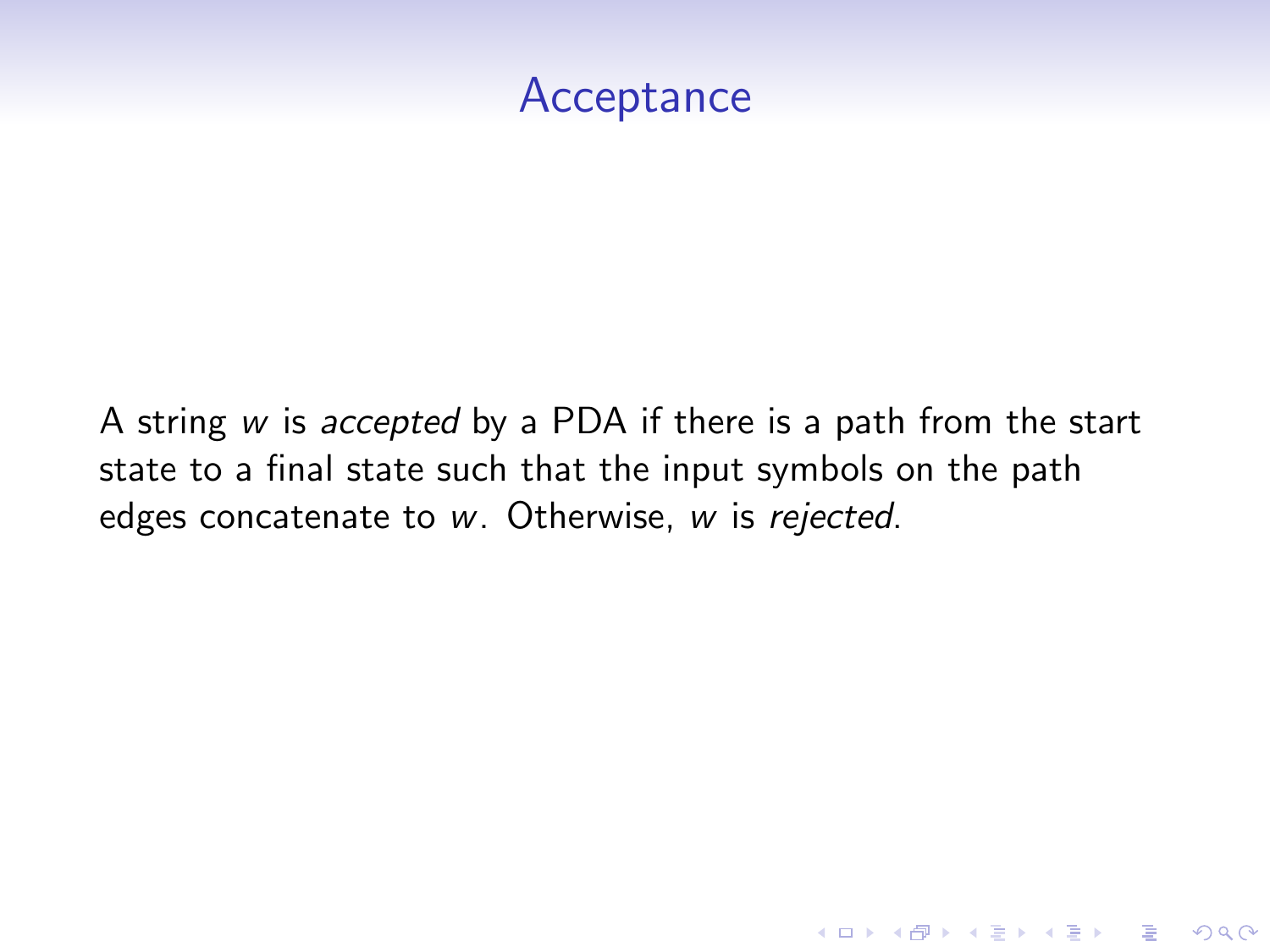# Example

A PDA to accept the language  $\{a^n b^n | n > 0\}$  as a graph and as a set of 5-tuples.



**KORK ERKER ADE YOUR** 

- $(0, a, X, \text{push}(a), 0)$
- $(0, a, a, \text{push}(a), 0)$
- $(0, b, a, \text{pop}, 1)$
- $(1, b, a, \text{pop}, 1)$
- $\bullet$   $(1, \Lambda, X, \text{nop}, 2)$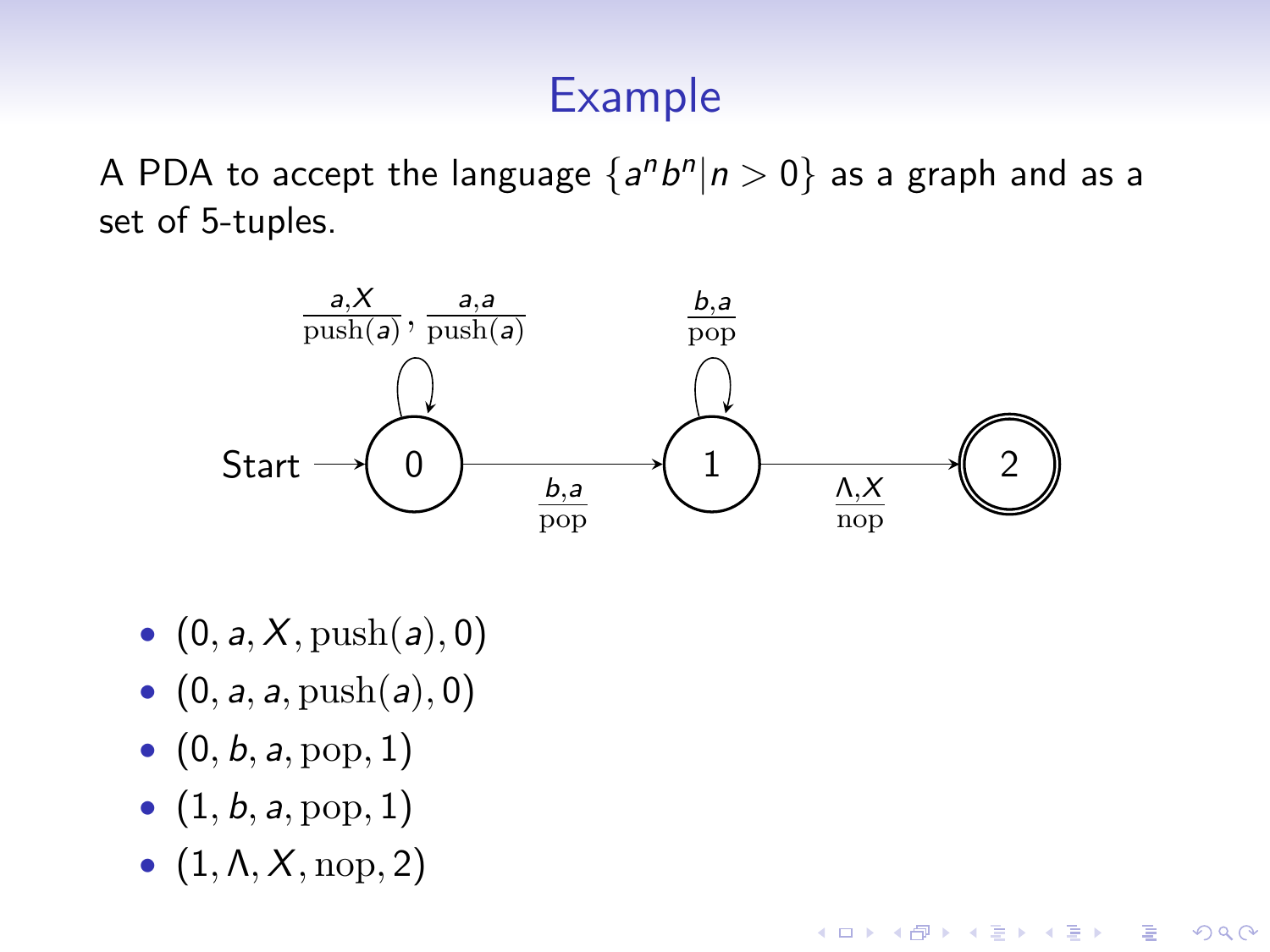

#### How would you modify the machine to accept  $\{a^n b^n | n \in \mathbb{N}\}$ ?

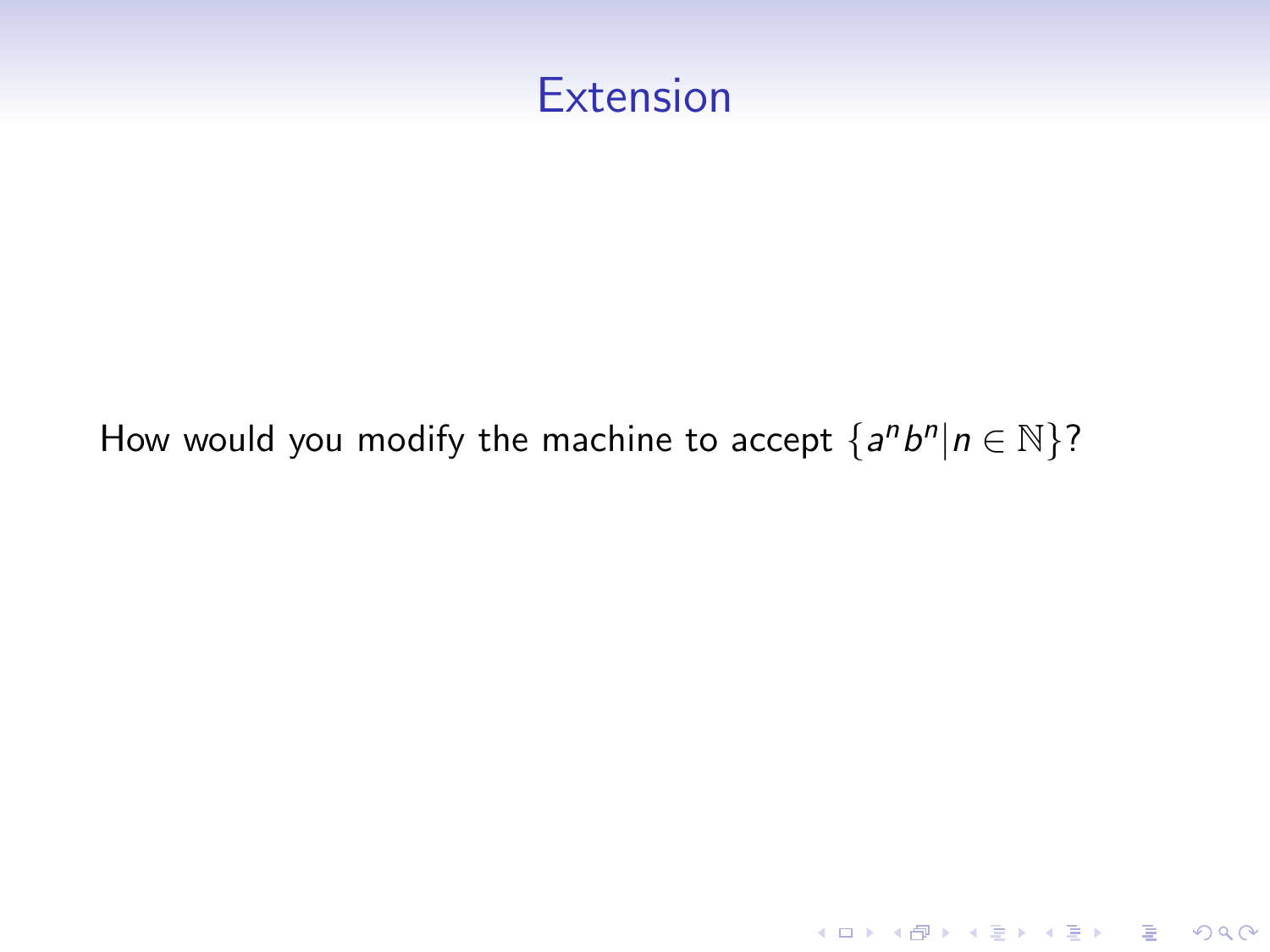

How would you modify the machine to accept  $\{a^n b^n | n \in \mathbb{N}\}$ ? Answer: Add the instruction  $(0, \Lambda, X, \text{nop}, 2)$ .

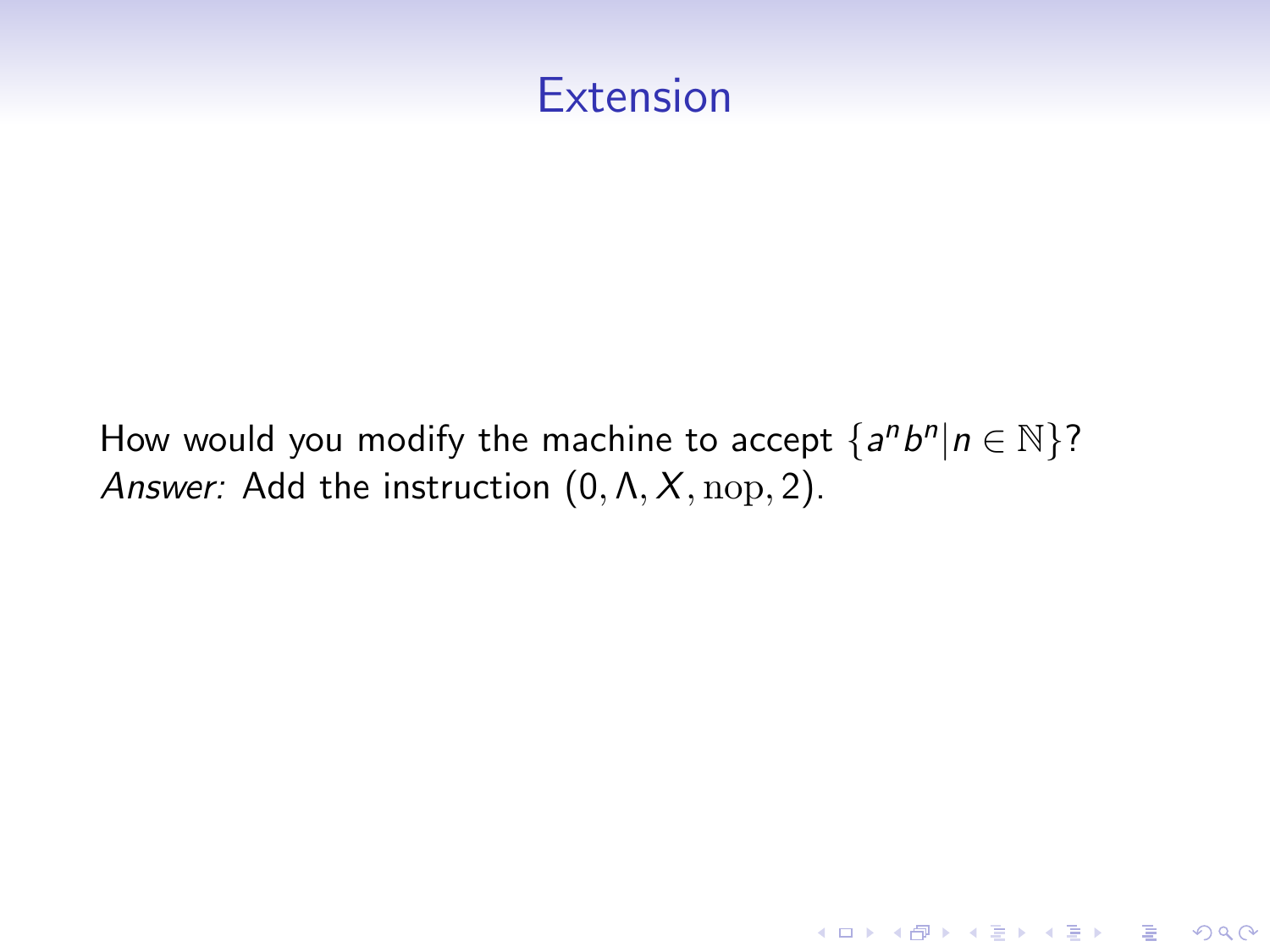### Another Example

Find a PDA to accept the language  $\{a^{2n}b^n|n \in \mathbb{N}\}.$ 



K ロ > K @ > K 할 > K 할 > 1 할 : ⊙ Q Q^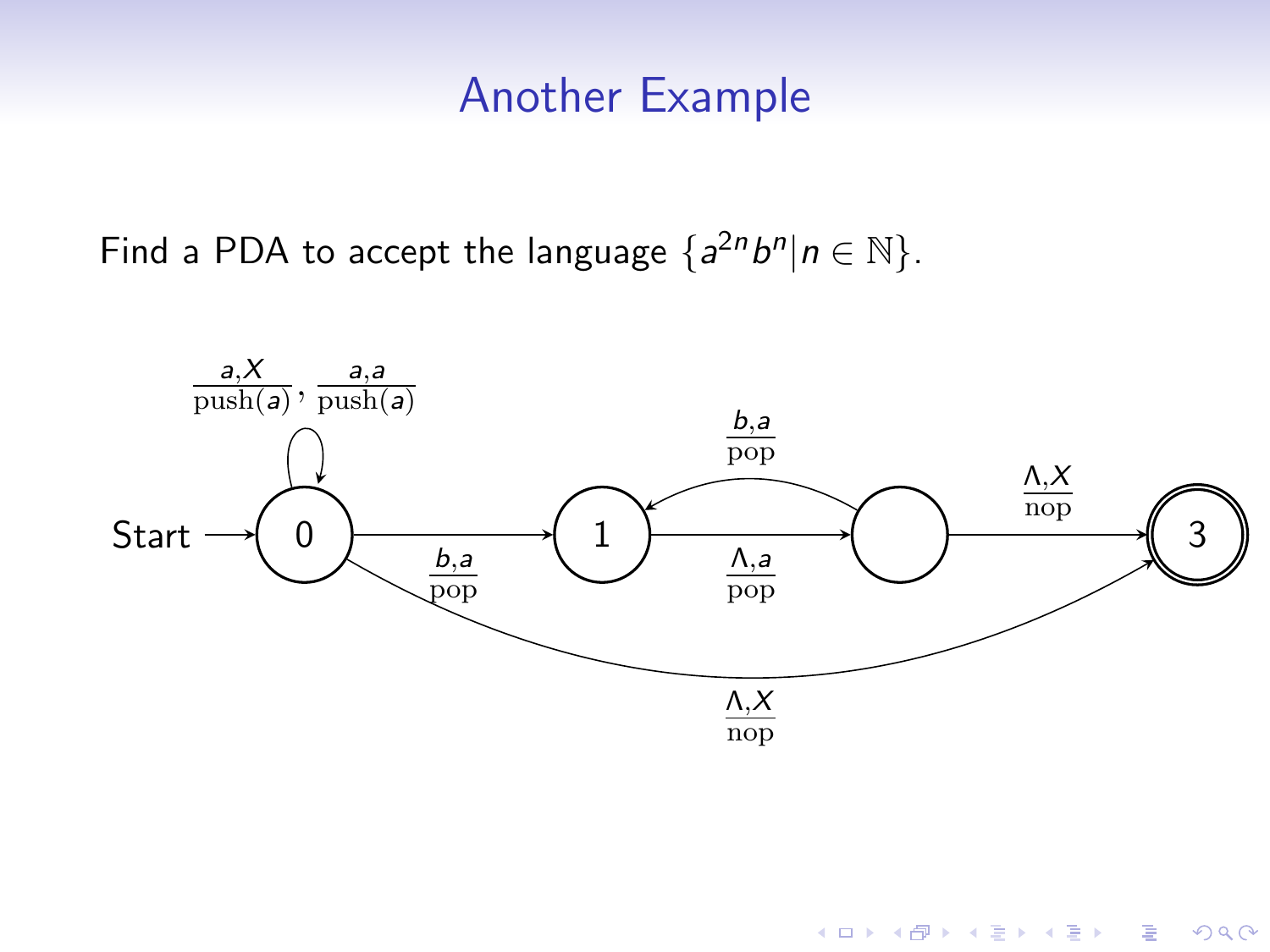## Context-Free Languages and PDAs

- Theorem: The context-free languages are exactly the languages accepted by PDAs.
- Proof could consist of showing how to transform a context-free grammar into a PDA, and showing how to transform a PDA into a context-free grammar. Both can be done, but we won't do them.

**KORKA SERKER ORA**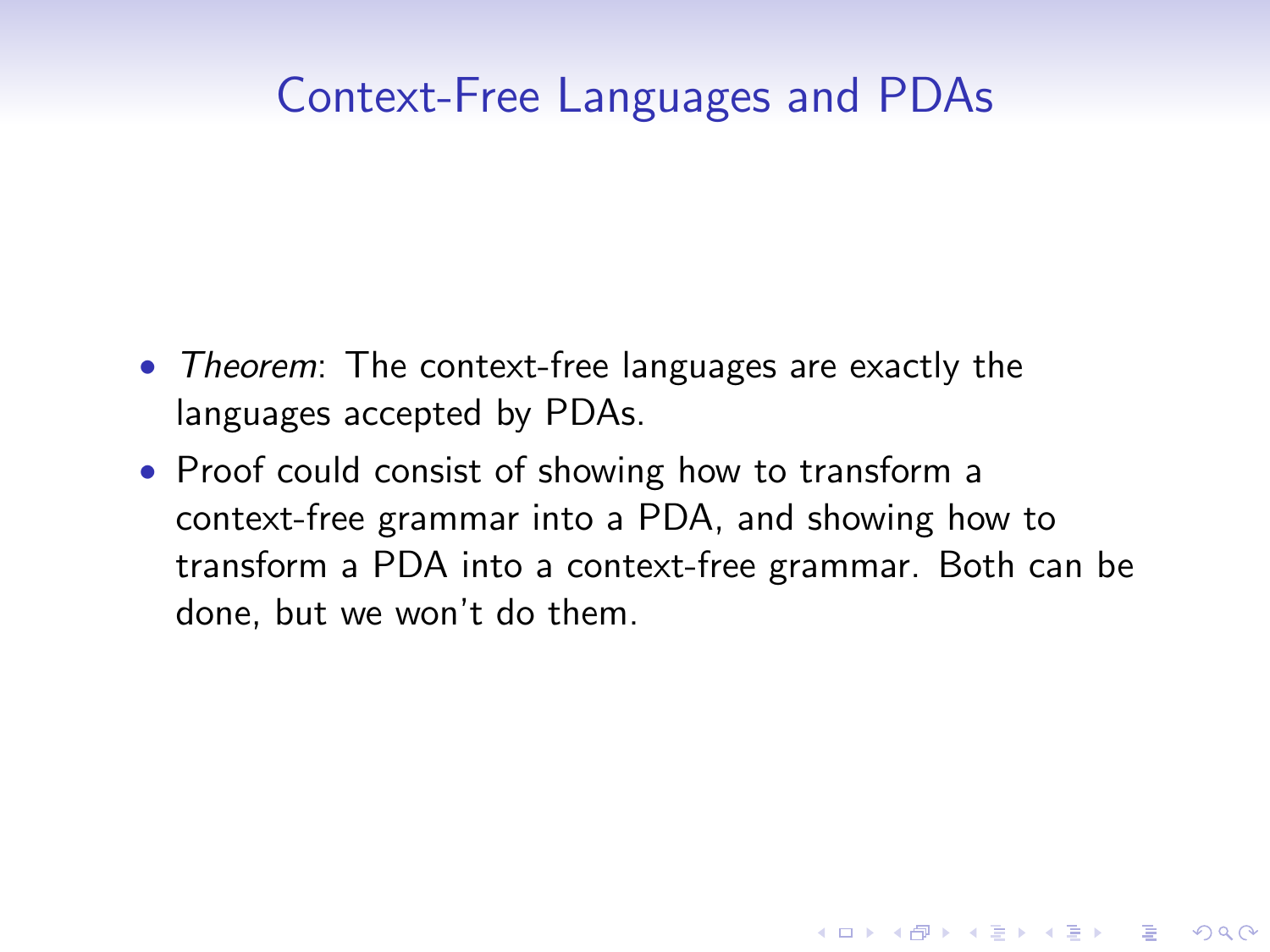# Nondeterminism Adds Power

- Nondeterministic PDAs are more powerful than deterministic PDAs.
- Consider the language of even palindromes over  ${a,b}$ . A context free grammar for this language is given by:
	- $S \rightarrow \Lambda |aSa|bSb$
- Any PDA to accept the language must make a nondeterministic decision to start comparing the second half of a string with the reverse of the first half.

**KORK ERKER ADE YOUR**